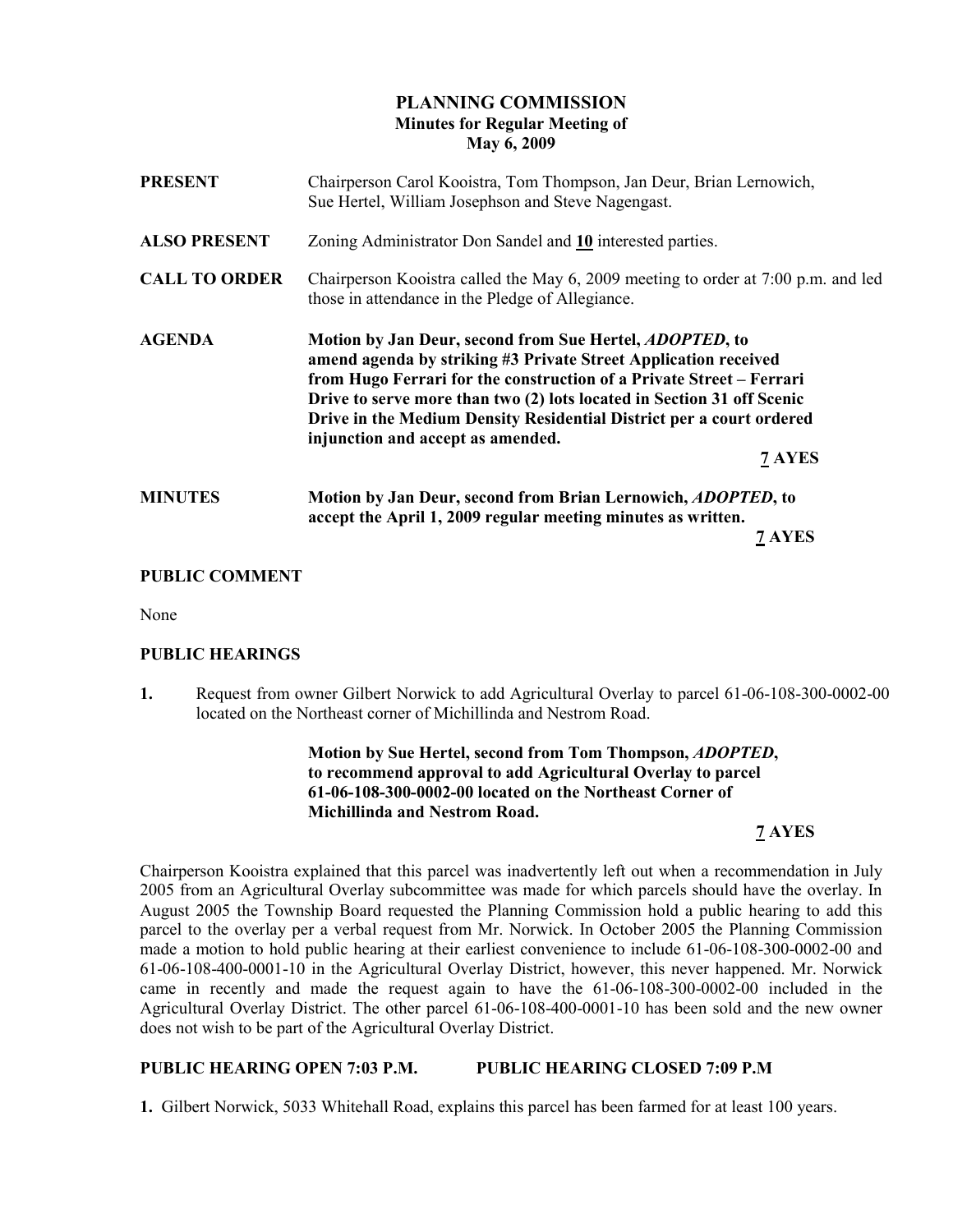2. Special Land Use Permit Application received from McCormick, LLC requesting to operate a Convenience Store with Fuel in the Neighborhood Commercial District on the Southeast corner of Whitehall Road and White Lake Drive, Whitehall, Michigan.

> Motion by Tom Thompson, second from Steve Nagengast, ADOPTED, to recommend approval of the site plan as submitted with the exception of the wellhead being moved ten (10) feet to the south and contingent on agreement being made for connecting future driveways to the east and south. ROLL CALL VOTE: Thompson AYE, Deur AYE, Nagengast AYE, Josephson AYE, Lernowich AYE, Hertel NAY, Kooistra NAY (NAY votes are with the wording of the motion itself as presented not the plan itself.

Intent of contingent agreement is to request the applicant meet with Zoning Administrator Sandel to discuss possible future joint access to the east and south of applicants parcel.

# PUBLIC HEARING OPEN 7:12 P.M. PUBLIC HEARING CLOSED 7:15 P.M.

Applicant Joel McCormick states he is here to address any questions or concerns the commissioners may have.

No other public comment.

### **DISCUSSION**

It was stated that the front yard setback does not meet the 100' requirement. Zoning Administrator Sandel explains that although the Neighborhood Commercial District minimum front yard setback is 100', the specific Special Land Use requirement for vehicle service stations, excluding body shops still says 50'. The applicant was asked about allowing space for future connecting driveways/joint access to the south and east. Mr. McCormick stated he could allow space for that but it would depend on what type of business it was if he would want a connecting driveway/joint access. Any areas not paved will have grass.

3. Special Land Use Permit Application received from Gerald Hobby requesting to operate a sub, pizza and ice cream shop in the Neighborhood Commercial District at 5706 Whitehall Road, Whitehall, Michigan.

> Motion by Jan Deur, second from Tom Thompson, ADOPTED, to recommend approval of Special Land Use Permit for the operation of a sub, pizza and ice cream shop subject to the following: 1) Approval from Muskegon Conservation District, White Lake Fire Authority, Muskegon County Health Department, 2) Meet conditions established by the Muskegon County Road Commission and Muskegon County Drain Commissioner, 3) Construction of adequate barriers north of entrance area and in front of building to eliminate parking, 4) Work with Zoning Administrator and Planning Commissioner to modify the existing site plan to an "as built" showing the existing conditions of the site.

<u>6</u> AYES 1 NAY (Hertel)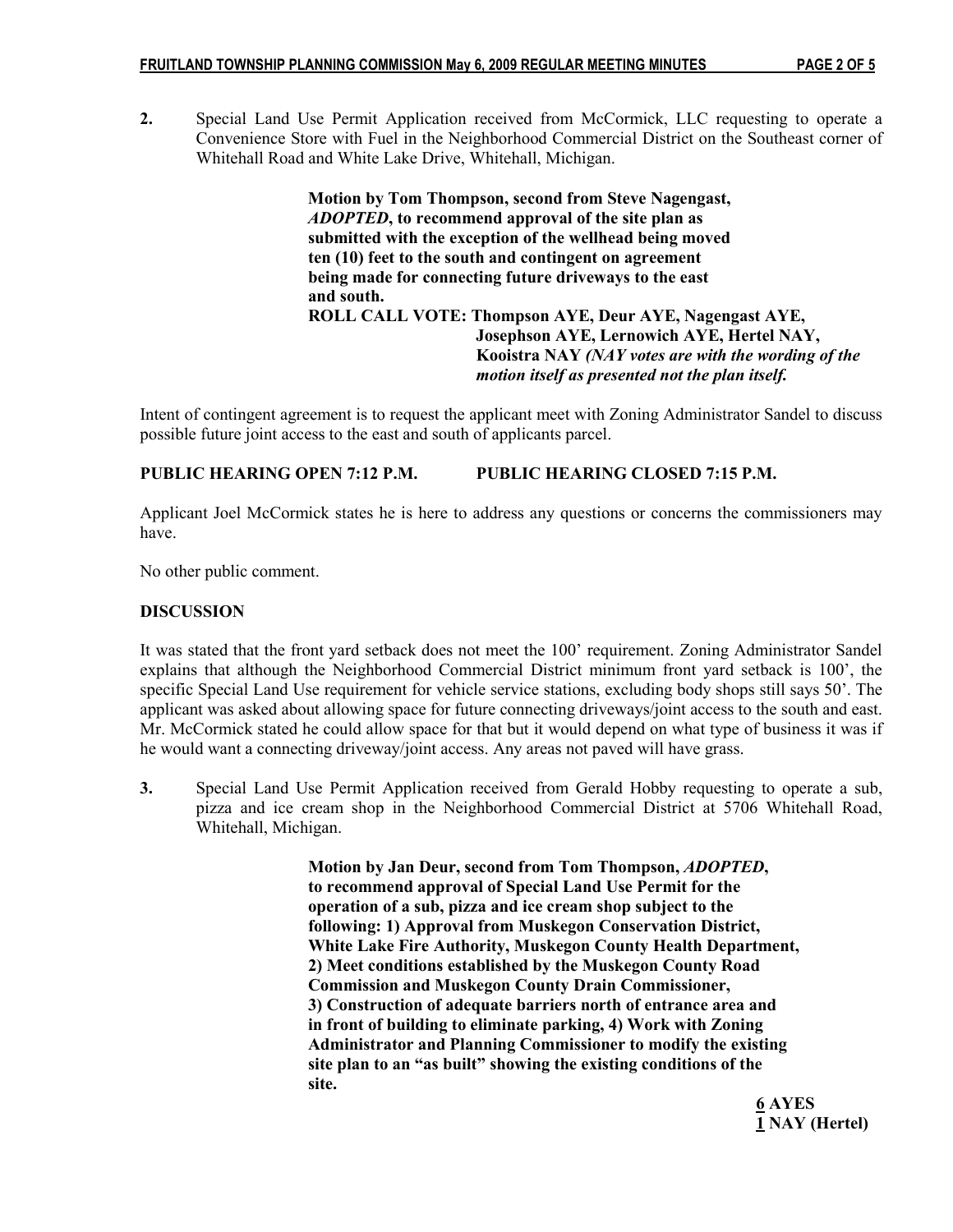Chairperson Kooistra explained the applicant Mr. Hobby had applied once before and was granted a Special Land Use Permit contingent on a list of things that needed to be done by a certain date. Mr. Hobby did not comply and the Township Board revoked the Special Land Use Permit. Mr. Hobby explains the reason he did not comply before was because of financial reasons. He believes he has taken care of the things that were on the list. Zoning Administrator Sandel and Commissioners Duer and Thompson visited the site and stated it does appear he resolved most of what was requested, however, adequate barriers north of the entrance area and in front of the building still need to be constructed to eliminate parking and the Muskegon County Road Commission and the Muskegon County Drain Commissioner conditions established need to be addressed. Zoning Administrator Sandel stated he spoke with the White Lake Fire Authority Fire Marshall who said because this is an existing building he will do an inspection when the business is ready to open. Mr. Hobby was made aware we have not received responses from the Muskegon Conservation District, the Muskegon County Health Department and White Lake Fire Authority so the recommendation will be contingent on those approvals as well as the conditions established by the Muskegon County Road Commission and the Muskegon County Drain Commissioner being resolved.

# PUBLIC HEARING OPEN 8:12 P.M. PUBLIC HEARING CLOSED 8:17 P.M.

1. Correspondence from Robert Stribley read into record, opposed.

3. Article II, Definitions-B, Section 2.03 Building Height – AMEND, Article II, Definitions-G, Section 2.08 Grade – **AMEND,** Article II, Definitions-G, Section 2.08 Grade, Average Existing – NEW, Article IV, Rural Residential District, Section 4.04, Article V, Low Density Residential District, Section 5.04, Article VI, Medium Density Residential District, Section 6.04, Article VIa Lake Michigan Shoreline District, Section 6.04a, Article VII, Medium High Density Residential District, Section 7.04, Article VIII, High Density Residential District, Section 8.04, Article VIIIa, Inland Lakes District, Section 8.02a, Article X, Waterfront Marine District, Section 10.04, Article XI, Neighborhood Commercial District, Section 11.04, Site Development Standards, Building Height – AMEND

> Motion by Sue Hertel, second from Jan Deur, ADOPTED, to recommend approval of language for Article II, Definitions-B, Section 2.03 Building Height, Article II, Definitions-G, Section 2.08 Grade, Article II, Definitions-G, Section 2.08 Grade, Average Existing, Article IV, Rural Residential District, Section 4.04, Article V, Low Density Residential District, Section 5.04, Article VI, Medium Density Residential District, Section 6.04, Article VIa Lake Michigan Shoreline District, Section 6.04a, Article VII, Medium High Density Residential District, Section 7.04, Article VIII, High Density Residential District, Section 8.04, Article VIIIa, Inland Lakes District, Section 8.02a, Article X, Waterfront Marine District, Section 10.04, Article XI, Neighborhood Commercial District, Section 11.04, Site Development Standards, Building Height as proposed.

<u>6</u> AYES 1 NAY (Thompson)

### PUBLIC HEARING OPEN 8:54 P.M. PUBLIC HEARING CLOSED 9:02 P.M.

1. Betsy Grein, 5780 Oaktree Lane, expressed concern with dunes and rural nature of the township, supports.

2. Kyle Esh, 5627 ½ Murray Road, supports.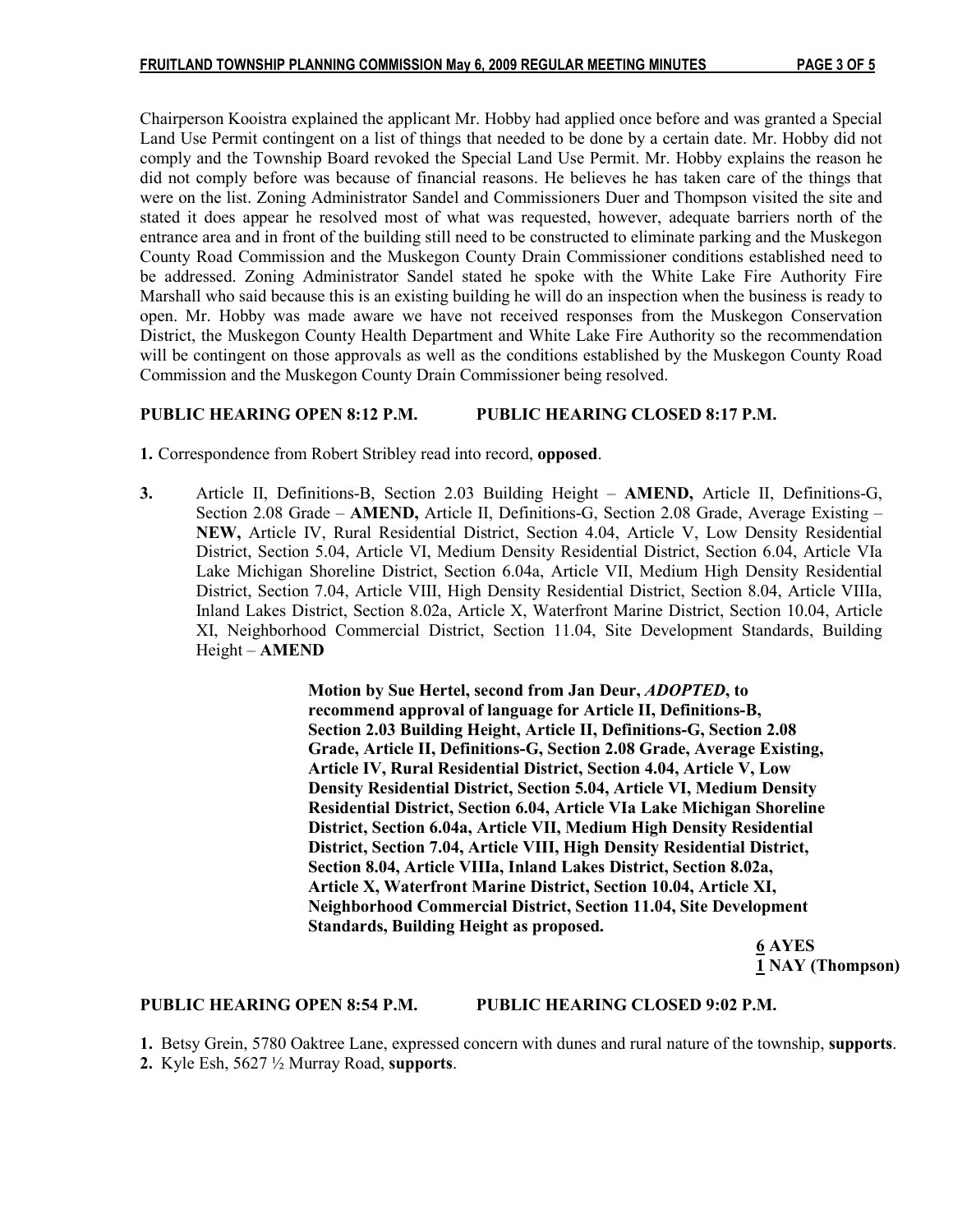# OLD BUSINESS

1. Wind Energy System (WES) Ordinance

 Motion by Sue Hertel, second from William Josephson, ADOPTED, to recommend changes for Section 23.04 (2) and recommend approval to the Township Board of the Wind Energy System (WES) Ordinance with changes to said section.

7 AYES

• The language below is before suggested changes were made:

#### SECTION 23.04 WIND ENERGY SYSTEMS ALLOWED AS A PERMITTED USE

(2) Prior to issuing a permit the Zoning Administrator shall notify neighbors on adjoining parcels. The Zoning Administrator shall inform the Planning Commission when a permit has been issued and if there were any comments or concerns.

A Permit shall be issued after an inspection of the WES by the Fruitland Township Zoning Administrator or an authorized agent of the Township, and where the inspection finds that the WES complies with the requirements of this Section and all applicable state construction and electrical codes, local building permit requirements, and all manufacturers' installation instructions.

The WES shall not operate nor remain on the property unless a permit has been issued. A copy of the manufacturer's installation instructions and blueprints shall be provided to the Township.

Below is the changed language being recommended:

#### SECTION 23.04 WIND ENERGY SYSTEMS ALLOWED AS A PERMITTED USE

Any On Site Use Wind Energy System which is 65 feet or less in total height and that meets all the other criteria of this section shall be a permitted use in all zoning districts, except that such WES shall not be allowed in lake or stream bottoms, and shall be subject to the following:

- (1) The height of the WES with the blade in vertical position shall not exceed 65 feet. The WES shall not be operated or otherwise remain on property unless a permit has been issued by the Township as described herein.
- (2) In order to obtain a permit, the applicant shall file a zoning application, pay the application fee and provide a copy of the manufacturer's installation instructions and any blueprints. At least 7 days prior to issuing a permit the Zoning Administrator shall send written notice of the application to the owners of all adjoining parcels. The Zoning Administrator shall inform the Planning Commission of the issuance of any permits and a summary of any comments received concerning the application or permit no later than the next regular Planning Commission meeting.
- (3) Either the Zoning Administrator or other authorized agent of the Township shall review all the WES plans prior to issuance of a permit to determine that the proposed WES complies with requirements of this ordinance, any other applicable federal, state or local codes or requirements and also the manufacturer's installation instructions. In reviewing the plans, the Zoning Administrator shall have the right, but not the duty, to consult with the Planning Commission on compliance issues before making a decision. The WES as constructed shall be subject to a final inspection by the building inspector.